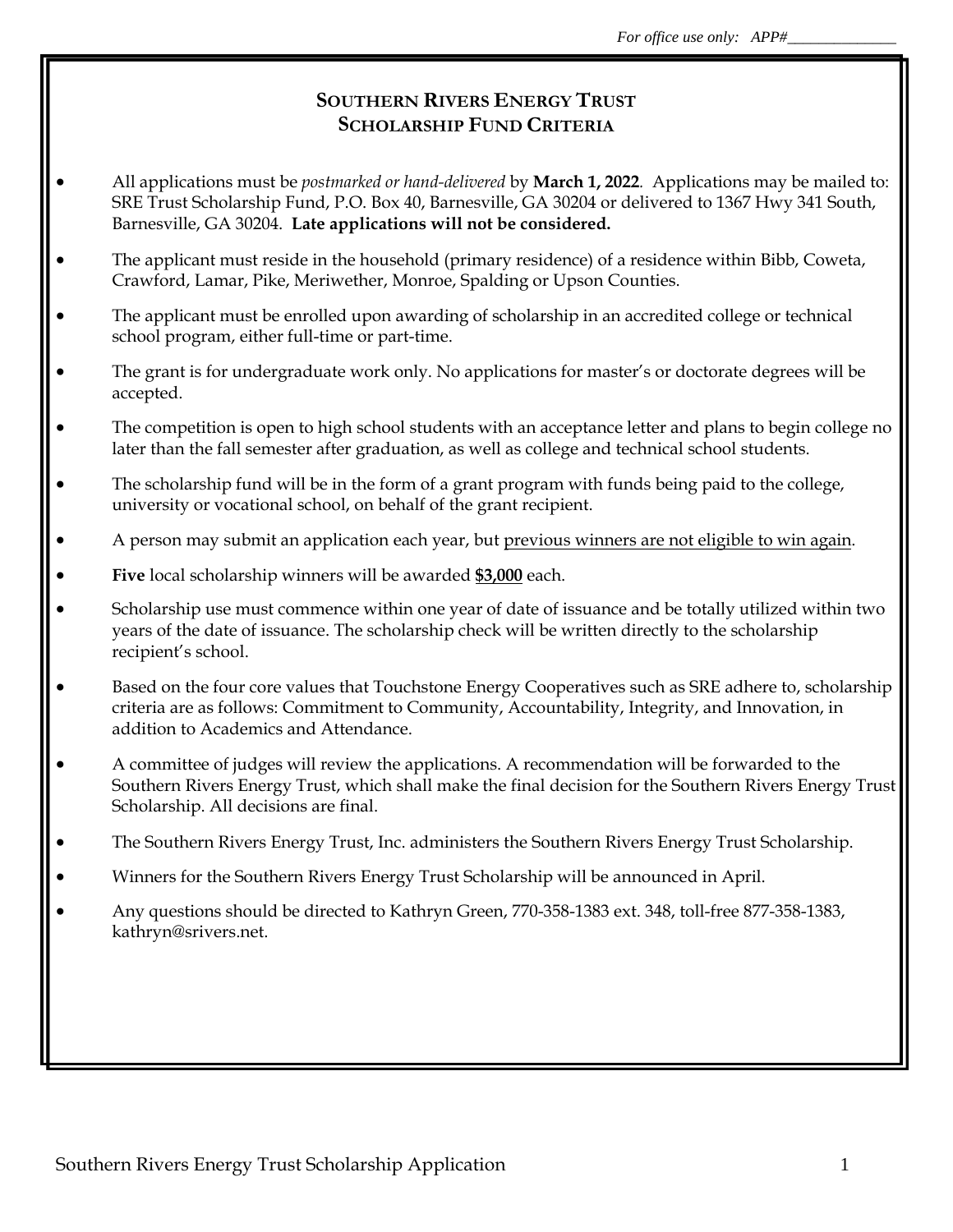## **STUDENT INFORMATION Please type or print legibly in black ink.**

| Name of School Currently Attending                   |  |  |  |
|------------------------------------------------------|--|--|--|
|                                                      |  |  |  |
|                                                      |  |  |  |
| E-mail Address                                       |  |  |  |
|                                                      |  |  |  |
|                                                      |  |  |  |
| College or technical school that you plan to attend: |  |  |  |

I certify that all information reported on this application is true and correct to the best of my knowledge. I understand that the scholarship will be sent directly to the college or university upon my acceptance and subsequent enrollment to said institution. I give permission to the Southern Rivers Energy Trust to discuss this application with a representative at my school. If I receive a scholarship, I grant Southern Rivers Energy Trust permission to use my name and photograph in its publicity of this scholarship without consideration of compensation to me.

\_\_\_\_\_\_\_\_\_\_\_\_\_\_\_\_\_\_\_\_\_\_\_\_\_\_\_\_\_\_\_\_\_\_\_\_\_\_\_\_\_\_\_\_\_\_\_\_\_\_\_\_\_\_\_\_\_\_\_\_\_\_\_\_\_\_\_\_\_\_\_\_\_\_\_\_\_\_\_\_\_\_\_\_\_

| Student's Signature | Date                                          |
|---------------------|-----------------------------------------------|
|                     | What to submit:                               |
|                     | • Completed application                       |
|                     | • At least one letter of recommendation       |
|                     | Official school transcript<br>$\bullet$       |
|                     | • Letter of acceptance (high school seniors)  |
|                     | • Current <i>School Photo</i> (headshot only) |
|                     | By March 1, 2022 to:                          |
|                     | <b>SRET Scholarship Program</b>               |
|                     | P.O. Box 40 • 1367 Hwy 341 S                  |
|                     | Barnesville, GA 30204                         |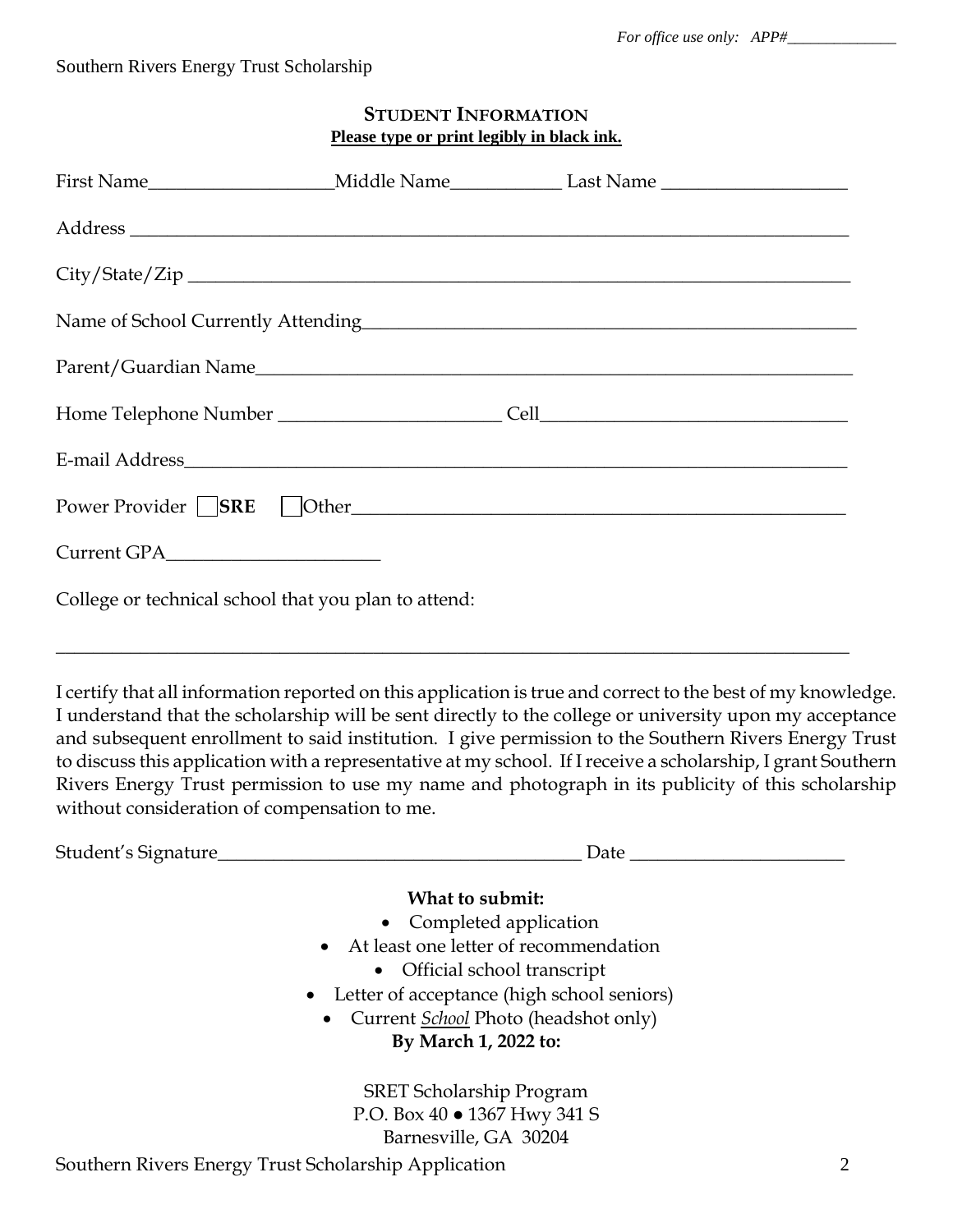## **STUDENT APPLICATION**

PLEASE COMPLETE ONE ESSAY THAT ADDRESSES ALL FOUR OF THE AREAS LISTED BELOW IN 1,500 WORDS OR LESS. DO NOT REVEAL YOUR NAME, PLACE OF RESIDENCE, SCHOOL, ETC. IN THE ANSWERS, AS SUCH REFERENCES WILL DISQUALIFY YOUR APPLICATION. ESSAYS MUST BE TYPED AND DOUBLE-SPACED.

- 1. Describe your commitment to your community. Include any school, church, or civic activities in which you gave of your time or talents to better your school and community. You may also include any work experience you have gained.
- 2. Explain how you will be accountable with these funds. Include in your explanation how these funds for furthering your education will help you fulfill your goals and what financial limitations you will face without these funds. In your explanation, please state your specific goals.
- 3. If you are a recipient of this scholarship, you will be an unofficial representative of Southern Rivers Energy and the Southern Rivers Energy Trust. What qualities do you have that would demonstrate that you are a person of integrity?
- 4. Innovation is the creation of something new, different, or unique. Describe a circumstance in your life that has required an innovative response. This can be an explanation of any obstacles you have overcome, extraordinary needs you have faced, and or any unique endeavors you have undertaken and the response you had to the situation.